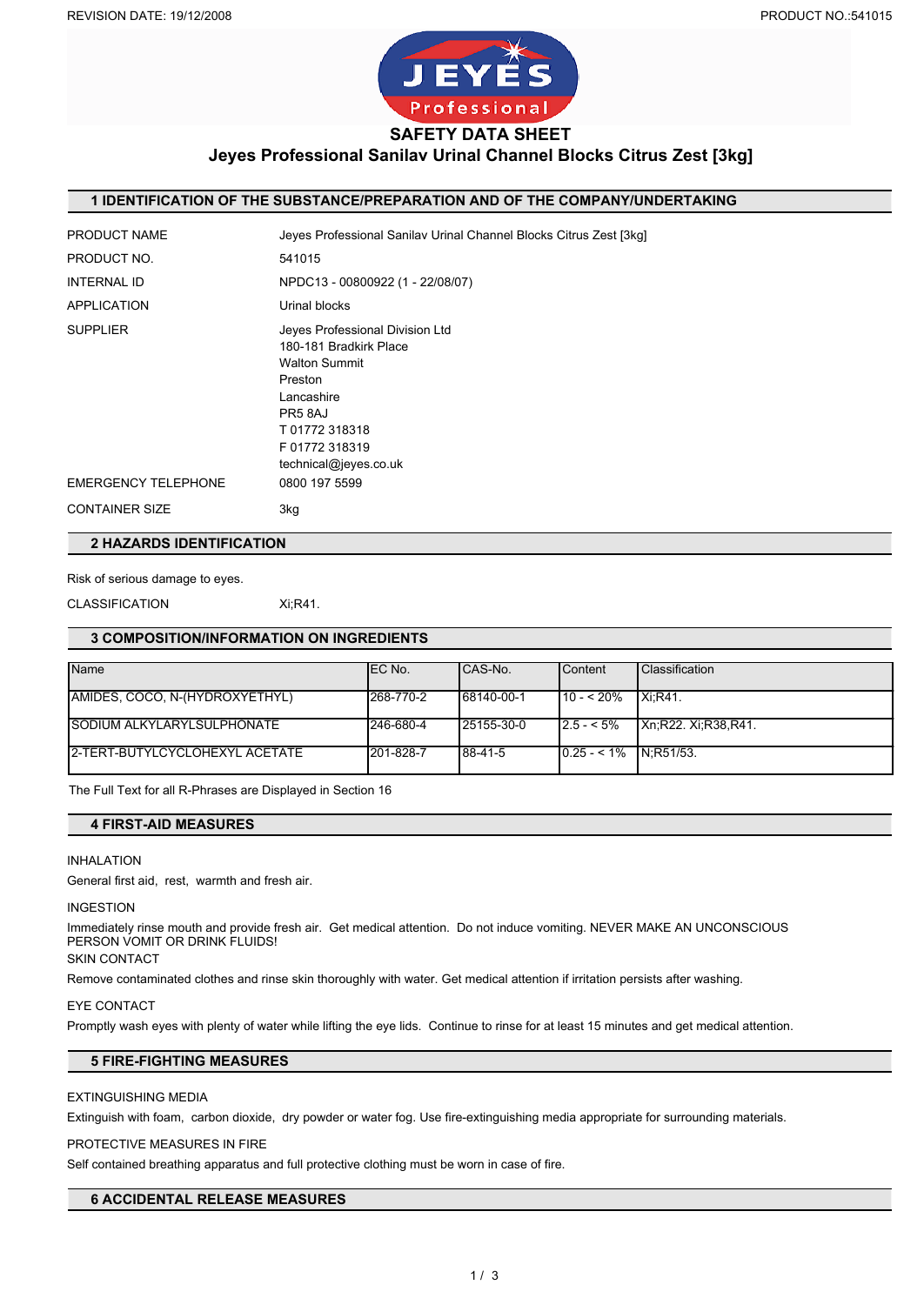#### REVISION DATE: 19/12/2008 **PRODUCT NO.:541015**

## **Jeyes Professional Sanilav Urinal Channel Blocks Citrus Zest [3kg]**

## PERSONAL PRECAUTIONS

Avoid contact with skin and eyes. For personal protection, see section 8.

## SPILL CLEAN UP METHODS

Wear necessary protective equipment. Small Spillages No specific clean-up procedure noted. Large Spillages Collect spillage with shovel, broom or the like and reuse, if possible. For waste disposal, see section 13.

### **7 HANDLING AND STORAGE**

#### USAGE PRECAUTIONS

Read and follow manufacturer's recommendations. Avoid contact with skin and eyes.

#### STORAGE PRECAUTIONS

Keep away from food, drink and animal feeding stuffs. Store in closed original container at temperatures between 0°C and 30°C.

## **8 EXPOSURE CONTROLS/PERSONAL PROTECTION**

#### HAND PROTECTION

For prolonged or repeated skin contact use suitable protective gloves. Rubber gloves are recommended.

#### EYE PROTECTION

Goggles/face shield are recommended.

#### HYGIENE MEASURES

Wash hands after handling.

#### **9 PHYSICAL AND CHEMICAL PROPERTIES**

| APPEARANCE                 | Solid                     |
|----------------------------|---------------------------|
| <b>COLOUR</b>              | Yellow                    |
| <b>ODOUR</b>               | Citrus                    |
| <b>SOLUBILITY</b>          | Soluble in water (slowly) |
| pH-VALUE, DILUTED SOLUTION | $6.0 - 8.0$ @ 1%          |

#### **10 STABILITY AND REACTIVITY**

#### **STABILITY**

Stable under normal temperature conditions and recommended use.

## **11 TOXICOLOGICAL INFORMATION**

INGESTION May cause discomfort if swallowed.

#### SKIN CONTACT

Skin irritation is not anticipated when used normally.

## EYE CONTACT

Risk of serious damage to eyes.

## **12 ECOLOGICAL INFORMATION**

**ECOTOXICITY** The product is not expected to be toxic to aquatic organisms.

### **13 DISPOSAL CONSIDERATIONS**

#### GENERAL INFORMATION

When handling waste, consideration should be made to the safety precautions applying to handling of the product.

#### DISPOSAL METHODS

Dispose of waste and residues in accordance with local authority requirements.

#### **14 TRANSPORT INFORMATION**

GENERAL The product is not covered by international regulation on the transport of dangerous goods (IMDG, IATA, ADR/RID).